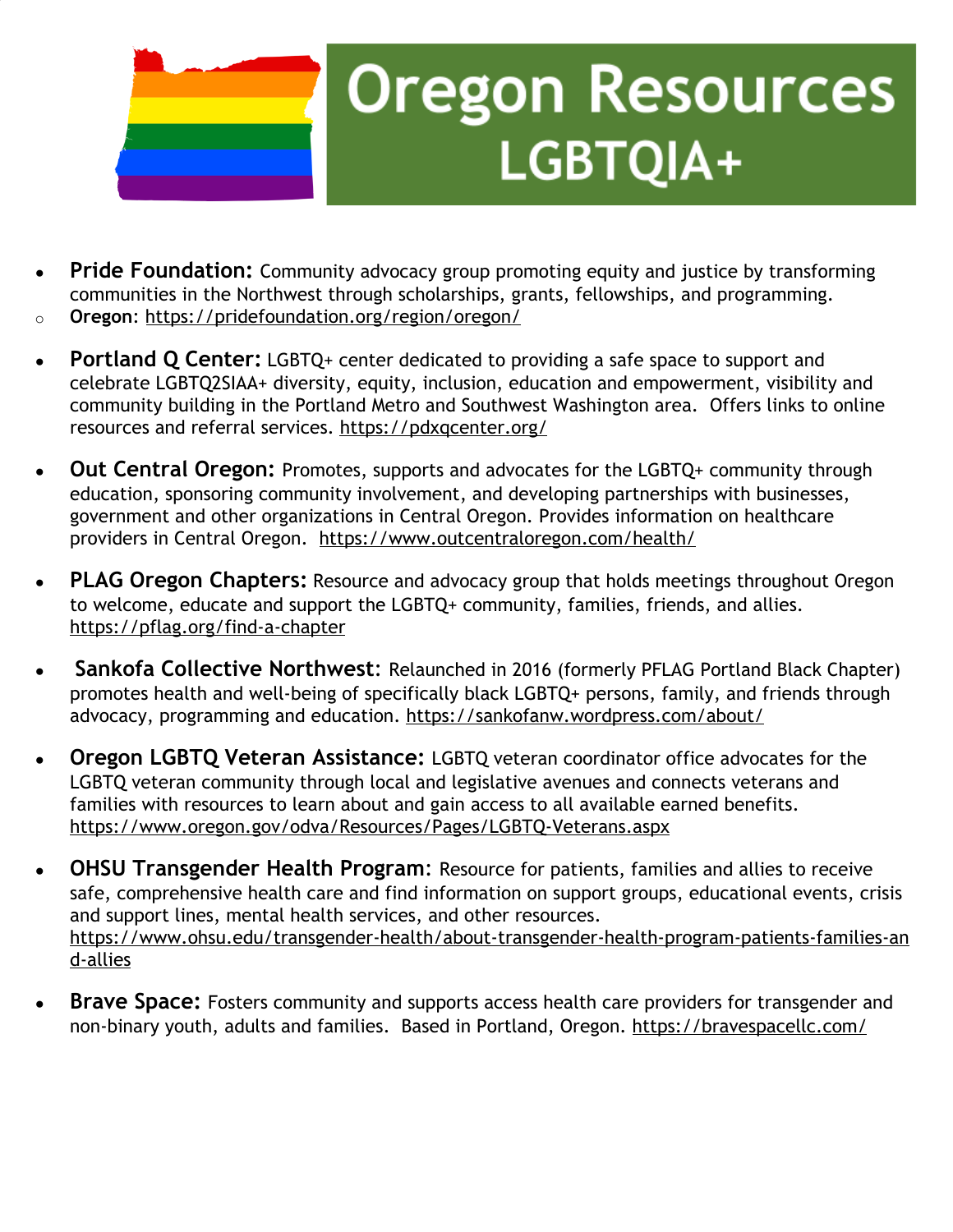

### **Oregon Resources** LGBTQIA+

#### **Youth Specific**

- **● Oregon State Activities [Association](http://www.osaa.org/governance/handbooks) (OSAA):** Policy on gender identity and athletic participation approved for and published in 2019-2020 OSAA handbook: <http://www.osaa.org/docs/handbooks/GenderIdentityParticipationBP.pdf>
- **● [Rainbow](http://rainbowyouth.org/) Youth:** Offers safe space and aims to connect LGBTQ+ youth, families and allies through support, friendship, and social activities in Salem area. <http://rainbowyouth.org/>
- **● Sexual & Gender Minority Youth [Resource](https://newavenues.org/smyrc) Center (SMYRC):** As part of New Avenues for Youth, in Portland, SMYRC offers safe and supportive space for LGBTQ+ youth 13-23 to participate in activities and be connected with educational, mental health, and social resources. [https://rainbowyouth.org](https://rainbowyouth.org/)
- **● Oregon [LGBTQ2SIA](https://www.courts.oregon.gov/programs/jcip/EducationMaterials/2018Eyes/LGBTQResourceList.pdf) Youth:** Statewide resource list by county of education, support and advocacy groups and resources available to LGBTQ2SIA youth, families and allies.

#### **Social Justice and Advocacy**

- **● Basic Rights [Oregon:](http://www.basicrights.org/)** Statewide LGBTQ social justice and advocacy organization. Provides guide to make identification and gender marker changes. [https://basicrights.org](http://www.basicrights.org/)
- **● SO Health-E:** Southern Oregon organization dedicated to advocating for health equality and improving healthcare access. Dedicated LGBTQ+ equity workforce. [https://sohealthe.org](https://sohealthe.org/)

#### **CRISIS & SUPPORT SERVICES**

**The Trevor Project** For LGBTQ young people 24h/day 7d/week: 1-866-488-7386

> **Trans Lifeline** 7am-1am PST: 1-877-565-8860

**YouthLine** Teen to teen crisis help 24h/day 7d/week (teens respond 4pm-10pm M-F) 1-877-968-8491; Text teen2teen to 839863

| <b>National Suicide Prevention Lifeline</b> | <b>Veterans Crisis Line</b>    |
|---------------------------------------------|--------------------------------|
| 24h/day 7d/week                             | 1-800-273-8255; Text to 838255 |
| 1-800-273-TALK (8255)                       |                                |
| En español: 1-888-628-9454                  |                                |
| TTY: 1-800-799-4889 (4TTY)                  |                                |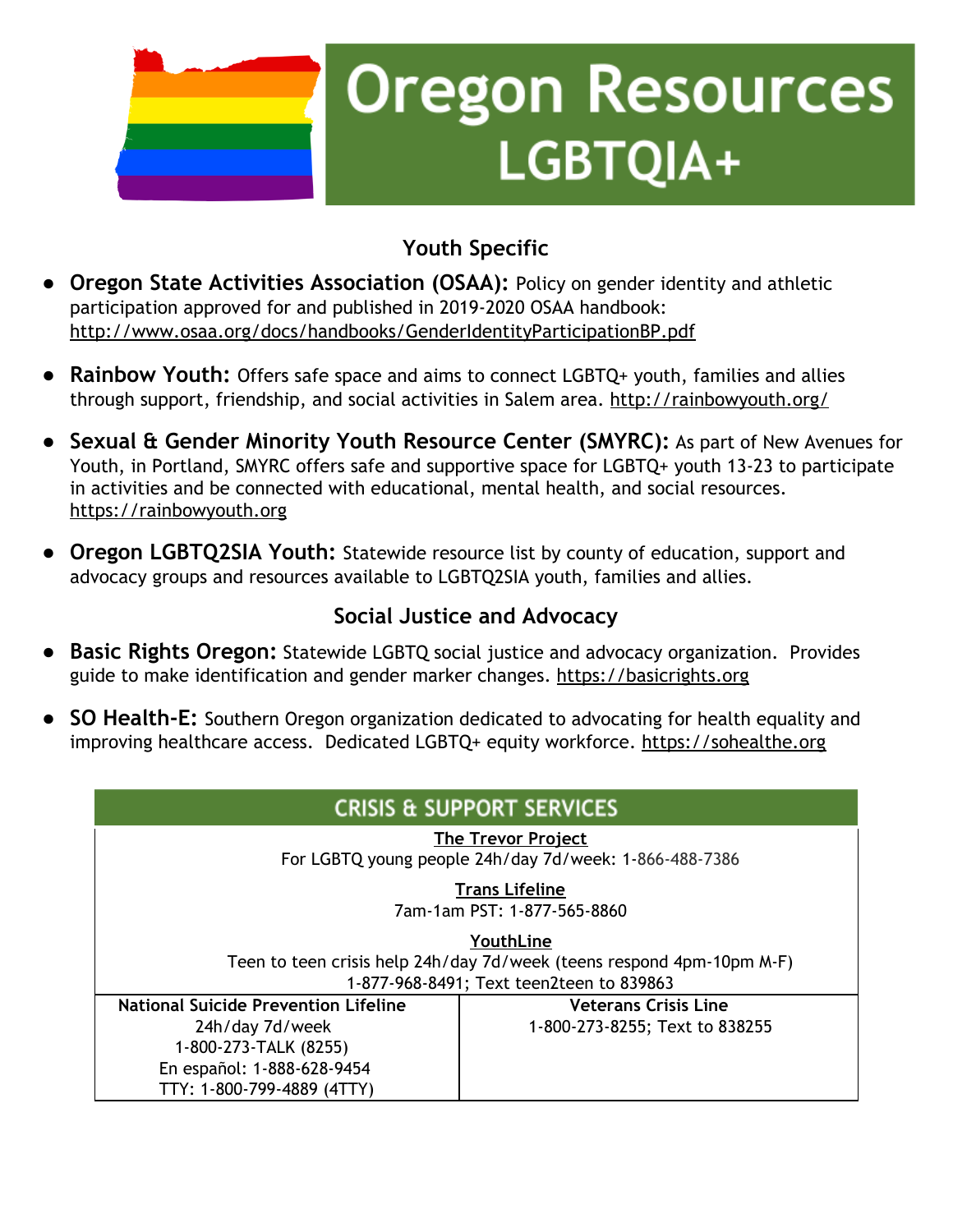

# **Idaho Resources** LGBTQIA+

- Pride Foundation: Advocacy group that helps transform communities through scholarships, grants, fellowships, and programs. Idaho: Steve Martin www.pridefoundation.org Idaho
- Tri-States Transgender Group: Provides support and social interactions for the transgendered community. www.yffn.org Boise
- The Community Center Idaho: Committed to uniting the LGBT community through educational and developmental programs by providing resources to the LGBT community.www.tccidaho.org Boise
- Boise State Gender Equity Center: Friendly, supportive environment for people of all gender identities to explore, celebrate, and educate the campus community. Adriane Bang https://genderequity.boisestate.edu Boise
- All Under One Roof: Promote a safe and inclusive community through respect, advocacy, education, and resources to affirm the diverse identities and lives of LGBT, Queer, Questioning people. www.allunderoneroof.org Pocatello
- Idaho State University Gender Resource Center: Strives to develop a supportive and inclusive community that understands the intersections of gender and sexuality with race, ethnicity, class, ability, age, culture, nationality, and immigration status. Stacey Gibson https://www.isu.edu/grc/ Pocatello
- Idaho Falls PLAG: Resource and advocacy group that holds meetings in south east idaho to welcome the LGBT+ community, families, friends, and allies. [eastidahopflag@gmail.com](mailto:eastidahopflag@gmail.com) [www.ifpflag.com](http://www.ifpflag.com/) Idaho Falls
- U of I LGBTQA Office: Provides a safe and welcoming space for students and other members of the university community to explore aspects of sexual orientation and gender identity/expression in an open and non-judgemental atmosphere. http://www.uidaho.edu/diversity/edu/l Moscow
- Empower Idaho: Wants to change the conversation about behavioral health to one of compassion and understanding. The EI team coordinates educational activities, both online and in-person, and advocates on behalf of adults with behavioral health conditions and their family members with the purpose of helping to improve the behavioral health delivery system of Idaho. <https://www.empoweridaho.org/>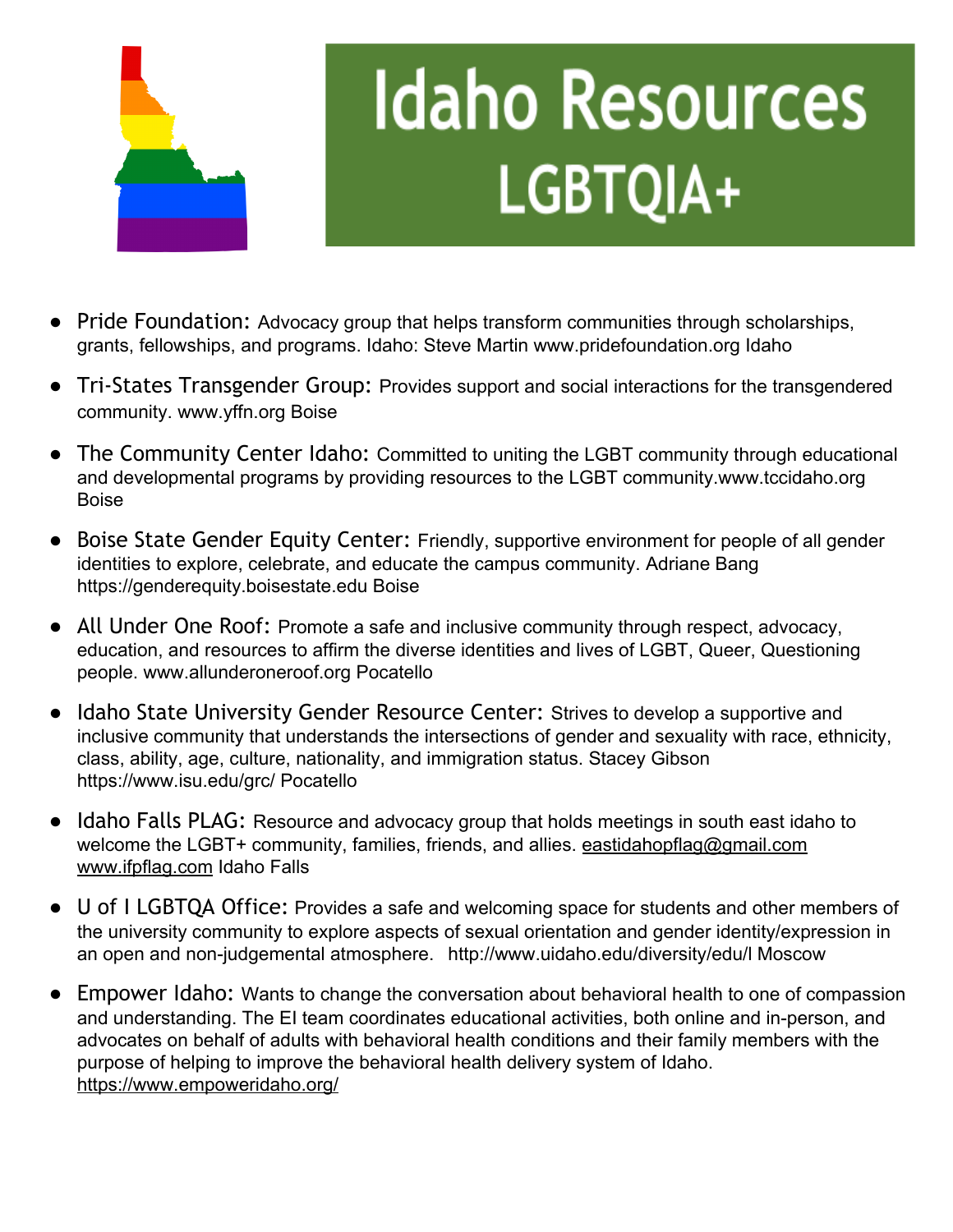- **Idaho High School Athletics Activities Association (IDHSAA):** Policy on gender identity and athletic participation approved for and published in 2019-2020 IHSAA handbook: <https://idhsaa.org/asset/RULE%2011.pdf>
- **● ACLU Idaho:** The ACLU of Idaho is a non-partisan, non-profit organization dedicated to the preservation and enhancement of civil liberties and civil rights. <https://www.acluidaho.org/en>
- **● Planned Parenthood:** Planned Parenthood of Greater Washington and North Idaho (PPGWNI) has been helping women, men, and teens make responsible decisions about their sexual health for nearly 50 years.

<https://www.plannedparenthood.org/planned-parenthood-greater-washington-north-idaho>

| <b>CRISIS &amp; SUPPORT SERVICES</b>                                               |                                |  |
|------------------------------------------------------------------------------------|--------------------------------|--|
| The Trevor Project<br>For LGBTQ young people 24h/day 7d/week: 1-866-488-7386       |                                |  |
| <b>Trans Lifeline</b><br>7am-1am PST: 1-877-565-8860                               |                                |  |
| YouthLine<br>Teen to teen crisis help 24h/day 7d/week (teens respond 4pm-10pm M-F) |                                |  |
| 1-877-968-8491; Text teen2teen to 839863                                           |                                |  |
| <b>National Suicide Prevention Lifeline</b>                                        | <b>Veterans Crisis Line</b>    |  |
| 24h/day 7d/week                                                                    | 1-800-273-8255; Text to 838255 |  |
| 1-800-273-TALK (8255)                                                              |                                |  |
| En español: 1-888-628-9454                                                         |                                |  |
| TTY: 1-800-799-4889 (4TTY)                                                         |                                |  |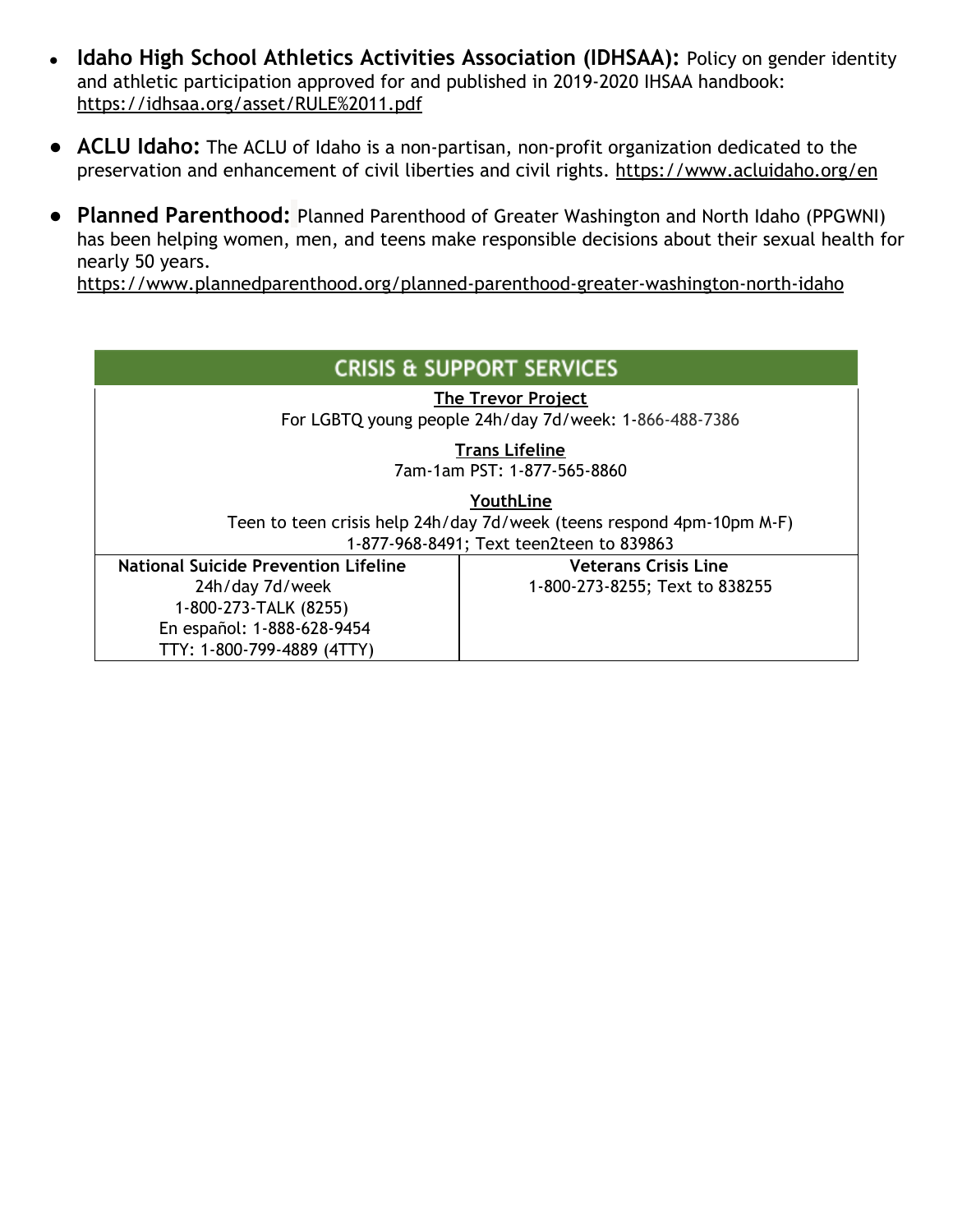

#### **Washington Resources** LGBTQIA+

- ACLU of Washington: The ACLU works for equal rights and legal protections against discrimination and harassment for lesbian, gay, bisexual, and transgender people. The ACLU of Washington can help with information and referrals for civil rights concerns. https://www.aclu-wa.org/lgbt
- **Entre Hermanos:** works to promote the health and well-being of the Latino Gay, Lesbian, Bisexual, Transgender, and questioning community in a culturally appropriate environment through disease prevention, education, support services, advocacy and community building. https://entrehermanos.org/
- **Gender Justice League:** is a Washington State gender and sexuality civil and human rights organization headquartered in Seattle, Washington. http://www.genderjusticeleague.org/
- **Ingersoll Gender Center:** is an organization by, and for transgender and gender nonconforming people that provides mutual support through peer led support groups, advocacy in navigating resources, community organizing, and education. https://ingersollgendercenter.org/
- **Northwest Network:** is a network of Bi, Trans, Lesbian and Gay Survivors of Abuse works to end violence and abuse by building loving and equitable relationships in our community and across the country. Services include direct support for survivors that is free and confidential. https://www.nwnetwork.org/
- **Pride Foundation:** is a regional community foundation that inspires giving to expand opportunities and advance full equality for lesbian, gay, bisexual, transgender, and queer (LGBTQ) people across the Northwest. The Pride Foundation awards over 50 scholarships to LGBTQ and allied students. https://www.pridefoundation.org/
- **Trikone NW:** is a vibrant, diverse group of individuals creating a social, supportive, educational, and political space for LGBTQ and differently-oriented South Asians and their family, friends, allies and community. http://www.trikonenw.org/
- **Voices Rising:** is committed to create a safe and nurturing community for LGBTQ artists of color and in so doing empower them to strengthen the whole LGBTQ POC community as they raise awareness of the community and its issues within the entire LGBTQ community and beyond to the majority community/society. https://www.voicesrisingseattle.org/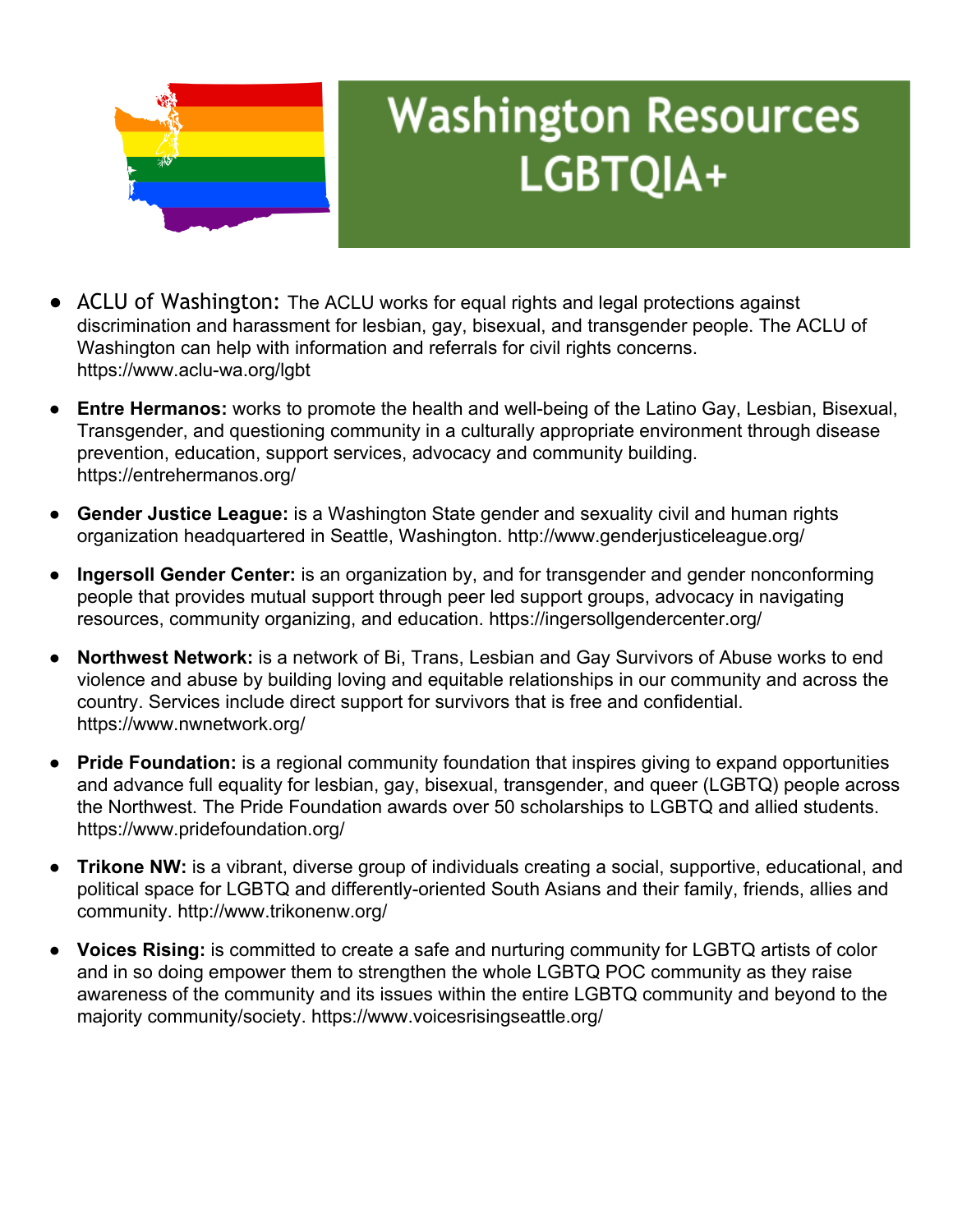- **● The Q Center:** is a fierce, primarily student-run resource center dedicated to serving anyone with or without a gender or sexuality – University of Washington students, staff, faculty, alum, and community members. http://depts.washington.edu/qcenter/wordpress/
- **The Center:** (The Gender Identity/Expression and Sexual Orientation Resource Center) serves and supports LGBTQ+ students, faculty, staff, and alumnx throughout the Washington State University system by providing resources, fostering community building, and relevant initiatives. https://thecenter.wsu.edu/
- **LGBTQ+ Western:** works to advance the holistic thriving of diverse LGBTQ+ students, faculty, and staff at Western Washington University by collaboratively engaging the university community with transformational knowledge, resources, advocacy and celebration. https://lgbtq.wwu.edu/
- **The EWU Pride Center:** strives to be a welcoming and affirming place for all EWU community members, particularly those who identify as LGBTQ+ and allies. https://inside.ewu.edu/pridecenter/
- **EQuAl:** ((Equality through Queers and Allies) is a student organization at Central Washington University dedicated to providing a safe space for all, free of assumptions, where all identities are celebrated. http://www.cwu.edu/equal/
- **Trans and Queer Center:** offers support services for students of color and LGBTQ+ students at Evergreen State College. https://evergreen.edu/multicultural
- **Equal Rights Washington:** promotes dignity, safety, and equality for all lesbian, gay, bisexual, transgender, and queer Washingtonians. http://www.equalrightswashington.org/

| <b>CRISIS &amp; SUPPORT SERVICES</b>                                                                              |                                |  |
|-------------------------------------------------------------------------------------------------------------------|--------------------------------|--|
| <b>The Trevor Project</b><br>For LGBTQ young people 24h/day 7d/week: 1-866-488-7386                               |                                |  |
| <b>Trans Lifeline</b><br>7am-1am PST: 1-877-565-8860                                                              |                                |  |
| YouthLine                                                                                                         |                                |  |
| Teen to teen crisis help 24h/day 7d/week (teens respond 4pm-10pm M-F)<br>1-877-968-8491; Text teen2teen to 839863 |                                |  |
| <b>National Suicide Prevention Lifeline</b>                                                                       | <b>Veterans Crisis Line</b>    |  |
| 24h/day 7d/week                                                                                                   | 1-800-273-8255; Text to 838255 |  |
| 1-800-273-TALK (8255)                                                                                             |                                |  |
| En español: 1-888-628-9454                                                                                        |                                |  |
| TTY: 1-800-799-4889 (4TTY)                                                                                        |                                |  |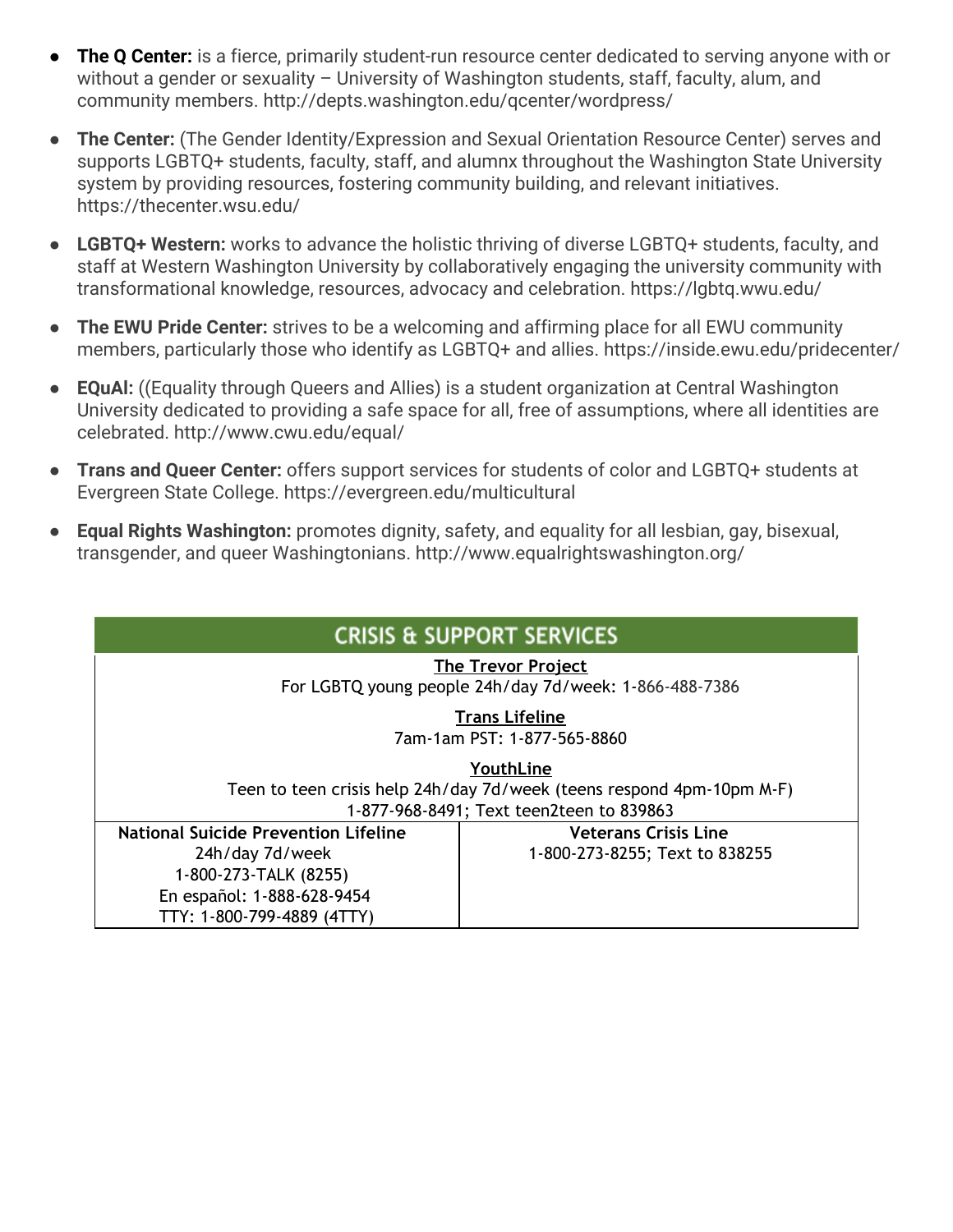

# **Alaska Resources** LGBTQIA+

- **Alaska AIDS Assistance Association:** Support people living with or affected by HIV/AIDS and work to eliminate HIV infection and its stigma. https://www.alaskanaids.org/
- **Identity:** Advance Alaska's LGBT community through advocacy, education, connectivity. https://identityalaska.org/
- **Interior AIDS Association:** Reduce the spread of HIV for individuals who may be at increased risk and improve the quality of life for people diagnosed with HIV/AIDS. https://www.interioraids.org/
- **Southeast Alaska Gay and Lesbian Alliance:** Provide a supporting social network for the LGBTQ+ community in Southeast Alaska. Foster acceptance of the community as members of society with full economic, social, legal, and political rights. https://www.seagla.org/index.php/about
- **Planned Parenthood:** Provide reproductive and complementary health care services. https://www.plannedparenthood.org/health-center/ak#
- **Pride Foundation:** Advance equality and justice for LGTQ+ people in all communities across the northwest. https://pridefoundation.org/region/alaska/
- **Alaskans Together for Equality:** Advance civil equality for all Alaskans. https://www.alaskanstogether.org/

| <b>CRISIS &amp; SUPPORT SERVICES</b>                                                                                                                |                                                               |  |
|-----------------------------------------------------------------------------------------------------------------------------------------------------|---------------------------------------------------------------|--|
| The Trevor Project<br>For LGBTQ young people 24h/day 7d/week: 1-866-488-7386                                                                        |                                                               |  |
| <b>Trans Lifeline</b><br>7am-1am PST: 1-877-565-8860                                                                                                |                                                               |  |
| YouthLine<br>Teen to teen crisis help 24h/day 7d/week (teens respond 4pm-10pm M-F)<br>1-877-968-8491; Text teen2teen to 839863                      |                                                               |  |
| <b>National Suicide Prevention Lifeline</b><br>24h/day 7d/week<br>1-800-273-TALK (8255)<br>En español: 1-888-628-9454<br>TTY: 1-800-799-4889 (4TTY) | <b>Veterans Crisis Line</b><br>1-800-273-8255; Text to 838255 |  |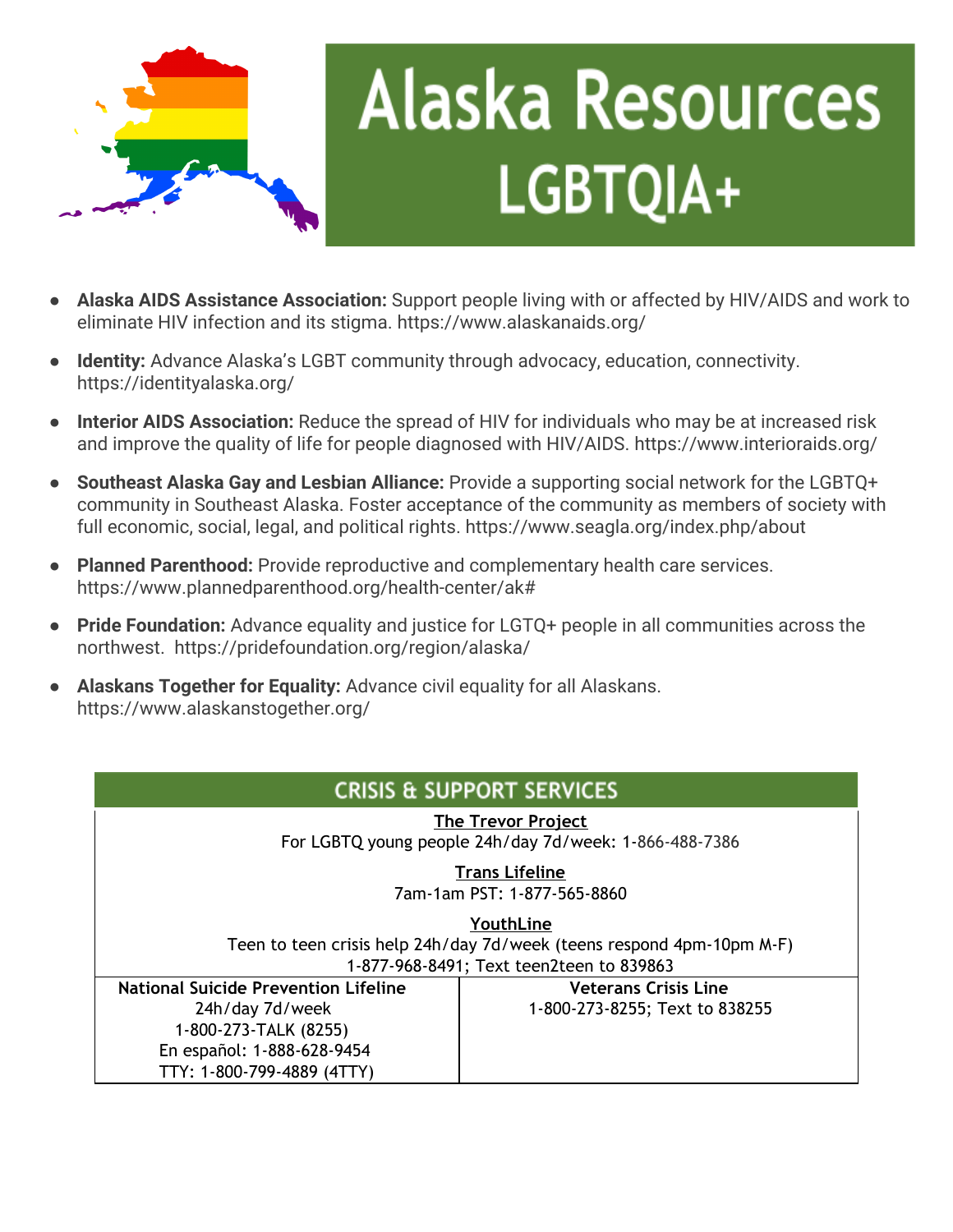

### **Montana Resources** LGBTQIA+

- **Montana State University LGBTQ Resource Directory:** provides a list of education, advocacy, and support resources for students identifying as LGBTQ or allies seeking information and resources. http://www.montana.edu/lgbtq/
- **Montana State University Queer Straight Alliance:** Providing safety and a sense of community to LGBTQ+ students, community members, and allies at MSU and in the Bozeman area. Through education and community involvement, QSA strives to improve the quality of life for LGBTQ+ individuals by implementing lasting programs and practices. http://www.montana.edu/qsa/
- **University of Montana–Allies:** promotes LGBTQ equality through education, support, and awareness. https://www.umt.edu/umallies/resources/community.php
- **PFLAG Bozeman:** Build on a foundation of loving families united with LGBTQ people and allies who support one another, and to educate ourselves and our communities to speak up as advocates until all hearts and minds respect, value and affirm LGTBTQ people. https://pflag.org
- AIDS outreach: Empowering people and communities affected by HIV through testing, prevention, support and education. http://www.aidsoutreachmt.org
- **Pride Foundation–Montana:** is a regional community foundation that inspires giving to expand opportunities and advance full equality for lesbian, gay, bisexual, transgender, and queer (LGBTQ) people across the Northwest. https://pridefoundation.org/region/montana/
- **Bridger Care:** Provide excellent, affordable reproductive and sexual healthcare and education in a safe, supportive, and empowering atmosphere. https://bridgercare.org/lgbtq-local-resources/
- **LGBTQ+ Resources:** Family health in Gallatin County MT. https://www.healthygallatin.org/family-health/lgbtq-resources/
- **Montana Human Rights Network:** Organize Montana residents to realize their power to create pluralism, justice, and equality in their communities. https://mhrn.org/
- **EmpowerMT:** Create a more just and inclusive society by developing youth and adult leaders who work to end mistreatment, correct systemic inequalities and strengthen communities across Montana. https://www.empowermt.org/youth-and-schools/lgbtq-youth/
- Gay Montana: Be an open Affirming environment for peoples of all sexual orientations and gender identity expressions. https://www.gaymontana.org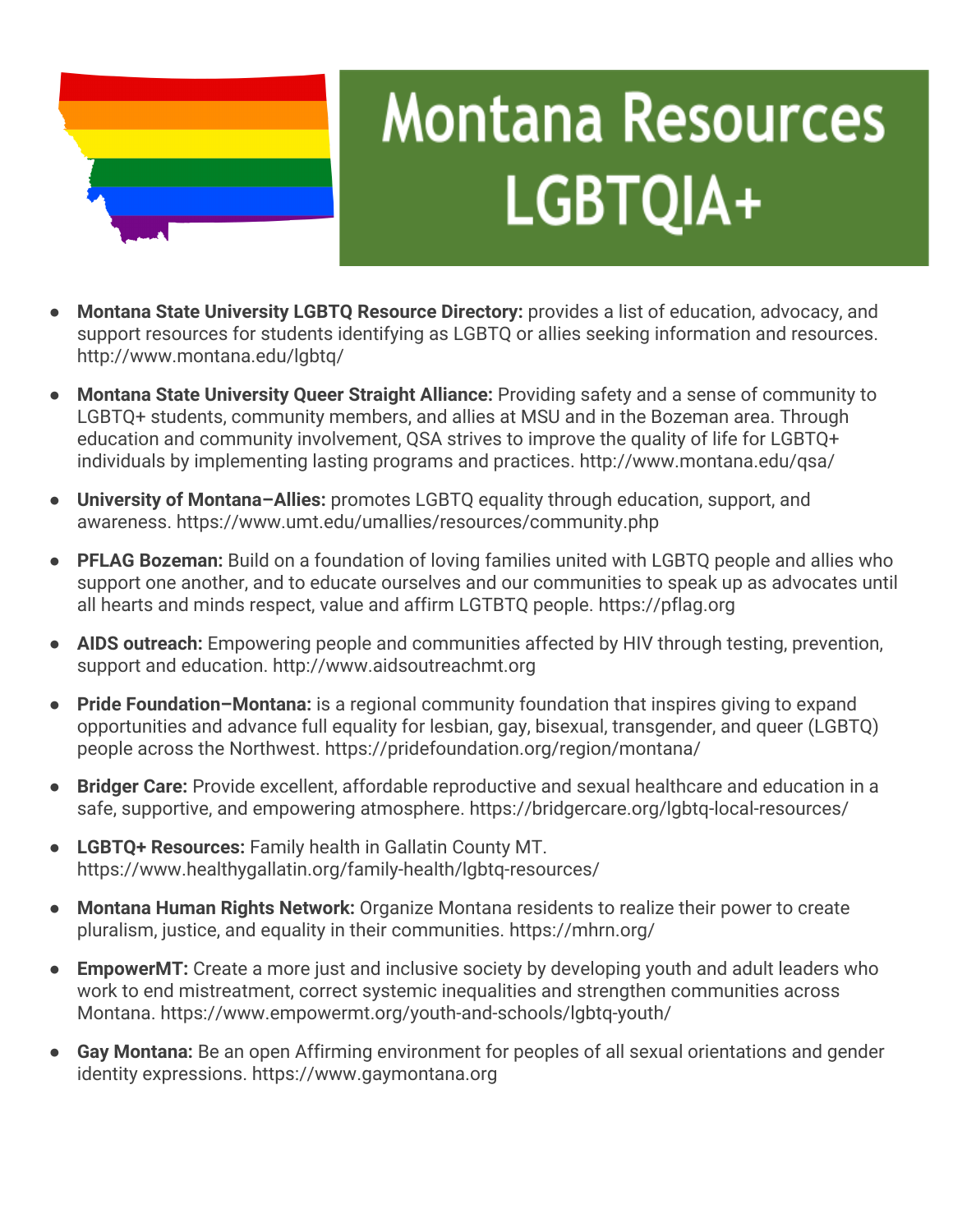- **Gay Health Task Force:** Provide comprehensive health messages and interventions aimed at improving the overall health of LGBTQ+. https://gayhealthtaskforce.org/
- **Montana Gender Alliance:** Provide free, anonymous rapid HIV testing. http://genderexpansionproject.org/montana-gender-alliance
- **ACLU Montana:** Create a fair, equitable, and free Montana that welcomes and celebrates diversity of all kinds. https://www.aclumontana.org/en/issues/lgbt-rights

| <b>CRISIS &amp; SUPPORT SERVICES</b>                                                                                                                |                                                               |  |
|-----------------------------------------------------------------------------------------------------------------------------------------------------|---------------------------------------------------------------|--|
| <b>The Trevor Project</b><br>For LGBTQ young people 24h/day 7d/week: 1-866-488-7386                                                                 |                                                               |  |
| <b>Trans Lifeline</b><br>7am-1am PST: 1-877-565-8860                                                                                                |                                                               |  |
| YouthLine<br>Teen to teen crisis help 24h/day 7d/week (teens respond 4pm-10pm M-F)<br>1-877-968-8491; Text teen2teen to 839863                      |                                                               |  |
| <b>National Suicide Prevention Lifeline</b><br>24h/day 7d/week<br>1-800-273-TALK (8255)<br>En español: 1-888-628-9454<br>TTY: 1-800-799-4889 (4TTY) | <b>Veterans Crisis Line</b><br>1-800-273-8255; Text to 838255 |  |